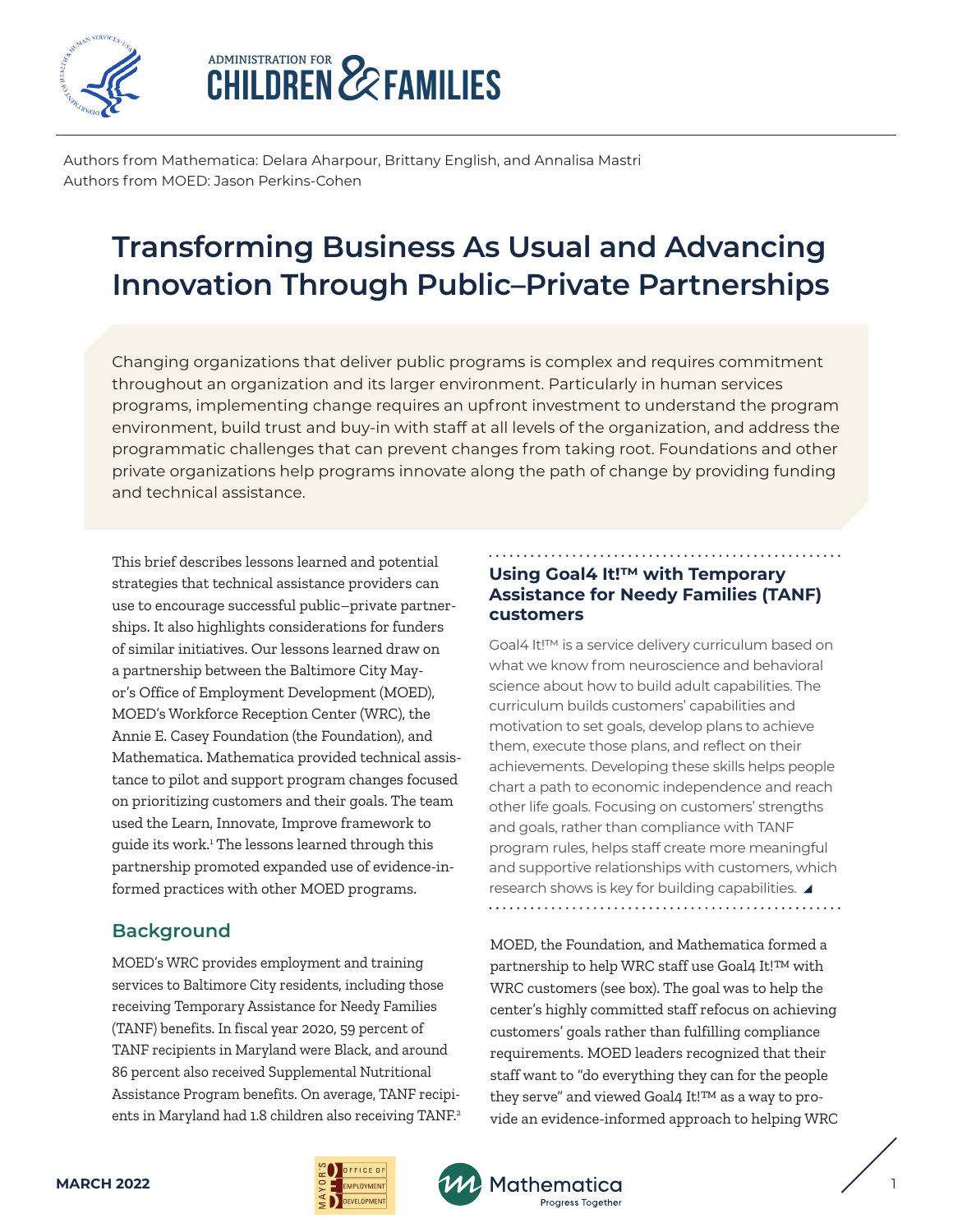customers. In addition to helping focus services on customers' goals, MOED leaders believed this shift would motivate staff to follow a consistent service delivery approach and help supervisors better identify areas for support and coaching. Mathematica trained WRC career development facilitators to use the Goal4 It!™ model with customers.

# **Lesson 1. Building meaningful relationships lays the groundwork for initiating change**

Using existing relationships and building new ones with program leaders, staff, and customers are the first step for success. Organizations providing technical assistance need to spend time learning from program leaders, staff, and customers. Doing so illuminates the program's culture, successes, challenges, and opportunities for change. Building these relationships also offers a window into the goals and motivations of the staff implementing a new practice. Simply put, change will not last if you can't gain the buy-in, cooperation, and enthusiasm of staff and leaders.

Mathematica built trusting relationships with staff at MOED and WRC. These relationships enabled staff to share authentically about challenges to and opportunities for embracing new ways of working. Ultimately, the technical assistance team cultivated positive relationships with WRC leaders and staff. However, they also encountered challenges along the way.

#### **Success factors**

- / Leaders from MOED, WRC, the Foundation, and Mathematica collaborated in meetings to describe their goals for the partnership and offer input on how to best work together.
- / Mathematica led listening sessions with staff across levels and functions to understand their experiences and motivations. The team developed an understanding of the challenges facing the program, leader and staff readiness for change, and potential challenges to using Goal4 It!™.
- / Frontline staff volunteered for regularly scheduled working groups, led by Mathematica, which helped staff become invested in the partnership. The working groups also provided a venue for conversation, feedback, and relationship building. When the groups raised challenges to implementing Goal4 It!™, the meetings enabled staff to collaboratively propose and test solutions (see Lesson 2 below).
- / The Mathematica team visited WRC in person every other week for more than a year. During these visits, they convened working groups, provided general updates, and sought feedback from staff not participating in these groups. When it was time to scale up some changes, many staff were already familiar with them and bought into them.

#### **Opportunities for improvement**

- / The initial round of listening sessions included only a handful of frontline staff, which created concern among others that their input would not be heard. To address this, Mathematica conducted another round of listening sessions with all staff at WRC. This ensured that Mathematica heard all voices and reduced perceptions of favoritism. It also helped increase staff buy-in and set the relationships on a solid footing.
- / Mathematica did not formally assess WRC's readiness and ability to implement Goal4 It!™ or any other change. Doing so might have revealed many of the issues that emerged during implementation of Goal4 It!™ and helped the teams proactively plan for them. Formally assessing readiness for change likely would have revealed that because WRC regularly met its performance targets, motivating staff to do something new would be challenging. Although WRC met these compliance-focused targets, Goal4 It!™ was intended to help transform the lives of program participants in ways existing performance measures did not capture. Motivating staff to use different practices that could improve customers' lives requires leadership support and engagement to shift the staff mindset to focus on new definitions of success.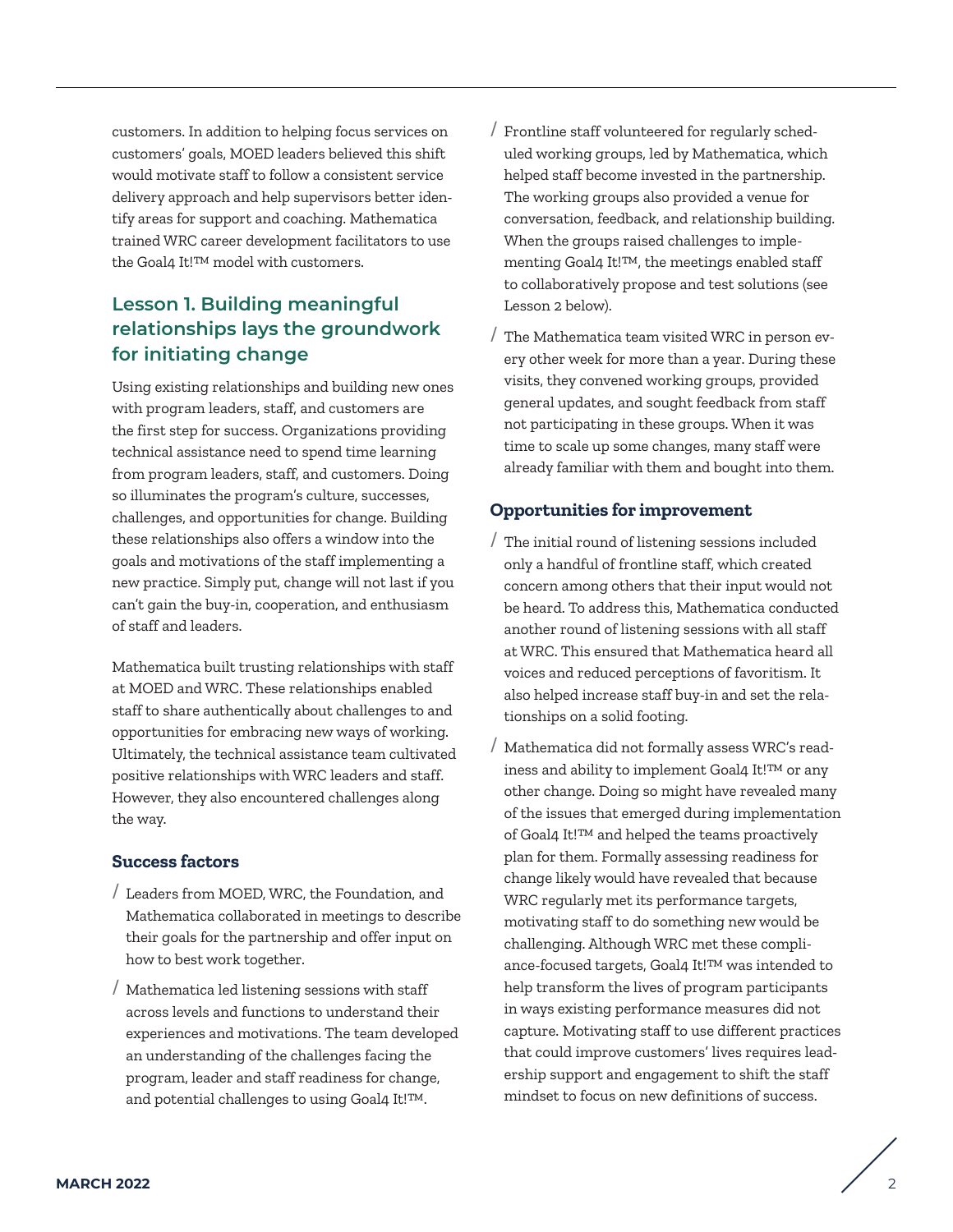## **Lesson 2. Programmatic and compliance requirements can create barriers to implementation**

Center staff and leaders were enthusiastic about implementing Goal4 It!™. The Mathematica team supported staff piloting the Goal4 It!™ curriculum with customers during customer orientation sessions. During that pilot, Mathematica met with participating staff every two weeks to collect their input on using the curriculum and hear about any challenges. The feedback revealed that administrative duties and requirements for documenting customer participation in required work activities presented challenges for implementing Goal4 It!™.

This feedback helped Mathematica and center leaders recognize the need to streamline staff administrative duties and reduce documentation requirements. A working group of leaders and staff from the center, MOED, and Mathematica came together to cocreate strategies to achieve these goals.

The group decided to pilot test providing center staff with dedicated time—free from telephone calls and walk-in customers—to complete administrative duties. Center staff selected from three available time slots to set aside each week. Mathematica developed and analyzed results from a time-use survey to document whether hours spent on administrative duties declined as a result. Baseline survey results showed that staff spent most of their time about four hours per day—performing administrative tasks rather than serving customers.

Although staff liked having time to concentrate on administrative duties, center support staff struggled to keep track of schedules and continued to forward phone calls and client walk-ins during dedicated administrative hours. In response, Mathematica recommended reserving Wednesdays for administrative time. This was easy for support staff to remember, and professional staff were able to make better use of the dedicated time.

To address the challenge of streamlining paperwork, the Foundation connected WRC with the

Baltimore City Department of Social Services to open a dialogue and obtain a common understanding of required paperwork and data reporting. Center leaders and Mathematica collaborated on a plan to streamline paperwork and data entry so staff could meet all requirements using less time. This included eliminating some forms, combining others, and streamlining data reporting across systems. The City Department of Social Services reviewed the proposed changes to ensure they met requirements.

#### **Success factors**

- / Streamlining paperwork and data entry remains a work in progress, but the center is better positioned to implement and sustain changes moving forward. And using Goal4 It!™ often leads to staff spending more one-on-one time with customers.
- / This effort reduced required paperwork by 50 percent. Establishing dedicated administrative time lessened staff stress and hours spent on administrative duties. Further collaboration with the City Department of Social Services could help further streamline data reporting while ensuring compliance with state and federal requirements.

#### **Opportunities for improvement**

- / Paperwork and data reporting are integral parts of staff responsibilities, so creating change was difficult. Staff and leaders were accustomed to following these processes and resisted change despite support for the changes from MOED leaders. More effort to understand root concerns regarding the new processes would have been useful to develop mitigating strategies.
- / Establishing dedicated administrative time required support staff to keep track of the schedule of rotating days, take messages for staff, and inform customers that staff would not be available for appointments. However, they were not engaged in discussions about the initial pilot, and their supervisors communicated the changes to them instead. Engaging them earlier could have helped identify implementation challenges, develop procedures to mitigate them, and strengthen the approach.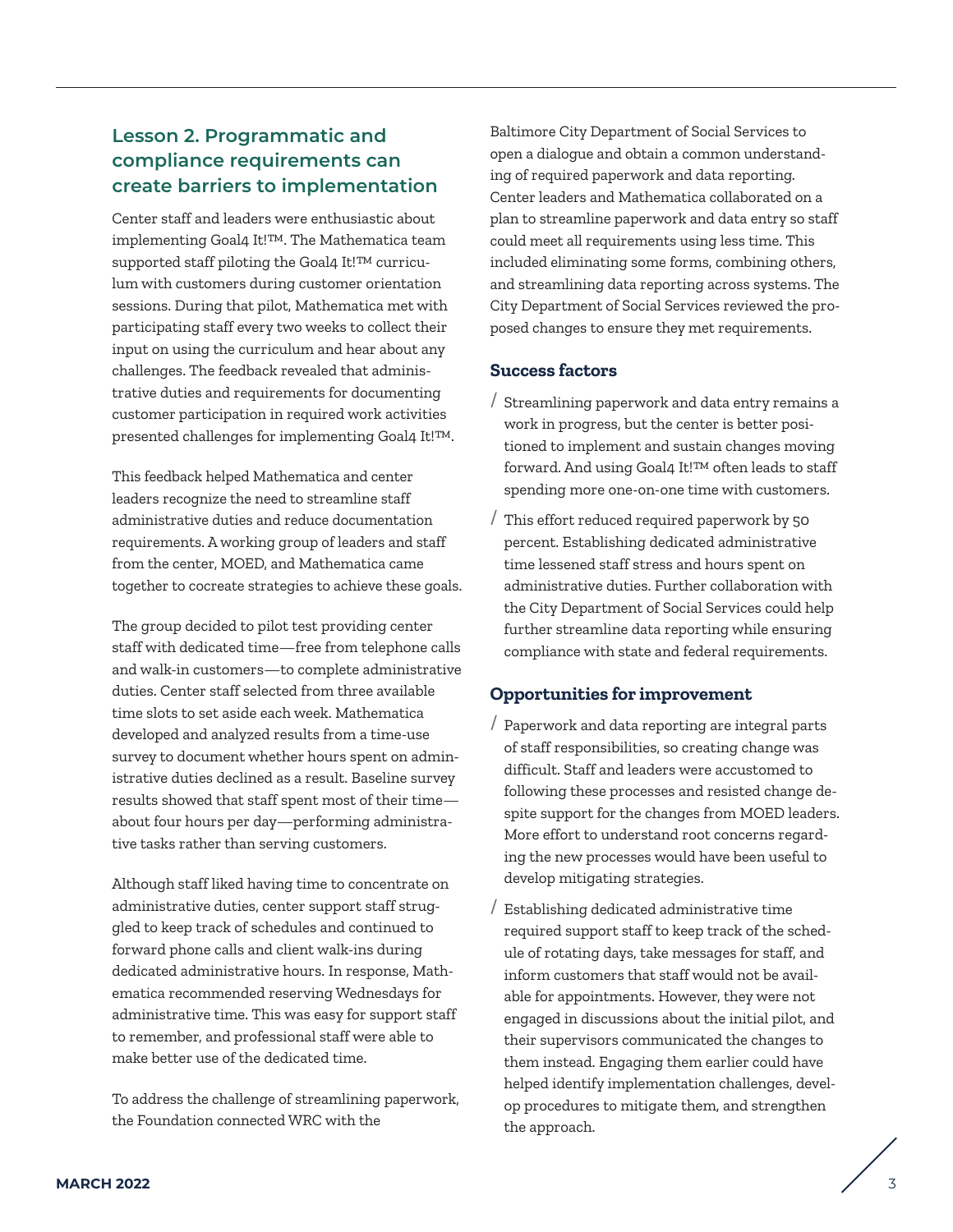# **Lesson 3. Helping programs make changes that stick requires buy-in and continued engagement from senior leaders**

Although the Mathematica team interviewed frontline staff, supervisors, and center leaders early on, the team relied largely on frontline staff and supervisors to shape the direction of the work, including the need for dedicated administrative time. When implementation challenges arose, leaders from MOED needed to step in. Though not necessarily on the ground day-to-day, MOED leaders played a critical role in addressing long-standing bureaucratic challenges. Their buy-in and contributions were key to streamlining the paperwork and data entry that were bogging down staff and ensuring the program addressed compliance requirements.

#### **Success factors**

- / Cultivating relationships and clear communication between MOED and center leaders reduced bottlenecks and provided the support the center needed to break free from long-standing but inefficient practices and policies. It also paved the way for broader conversations about using these practices throughout MOED.
- Near the end of the project, leaders from MOED and the City Department of Social Services participated in a training to use Goal4 It! to lead organizations and programs. This training helped them think innovatively about practices and policies that could best support the people they serve, staff providing those services, and the broader community. Ultimately, this training prepared the agency to integrate Goal4 It!™ into other MOED programs, including the Baltimore Health Corps.

#### **Opportunities for improvement**

/ Staff from MOED have many responsibilities across the city, and getting their regular participation was challenging. Although center staff knew it was a priority, they struggled to fully understand how it fit into their program goals.

/ MOED leaders felt they could have done more to motivate and create champions for change at the center. Meeting the work participation rate benchmark set by the City Department of Social Services has been a long-standing goal for the center. Moving away from that benchmark without an alternative way to measure performance created uncertainty for center leaders. Efforts by MOED leaders to bring WRC leaders more fully on board could have helped create additional champions for the work.

# **Lesson 4. Maintaining strong partnerships requires regular and open communication**

Partnerships such as the one described in this brief consisting of an administering organization, a service provider, a funder, and a technical assistance provider—can help connect resource-constrained programs with needed support. However, the structure can pose challenges, as neither the funder nor the technical assistance provider can make programmatic changes. Regular participation of agency leaders ensures suggested changes align with agency goals and demonstrates that the work of the partnership is a priority.

#### **Success factors**

/ In the second year of the partnership, leaders from MOED, WRC, the Foundation, and Mathematica held regular meetings to solidify the partnership. These meetings were an opportunity to ensure each organization's goals were met, to brainstorm solutions to challenges, and to clearly communicate with program staff about priorities.

#### **Opportunities for improvement**

/ Clarifying roles, level of involvement, and expectations for each partner at the start of the project could have moved the effort forward more quickly. By identifying these factors at the start of the project, the partnership could have developed structures for regular engagement and touch points to support timely decision making.